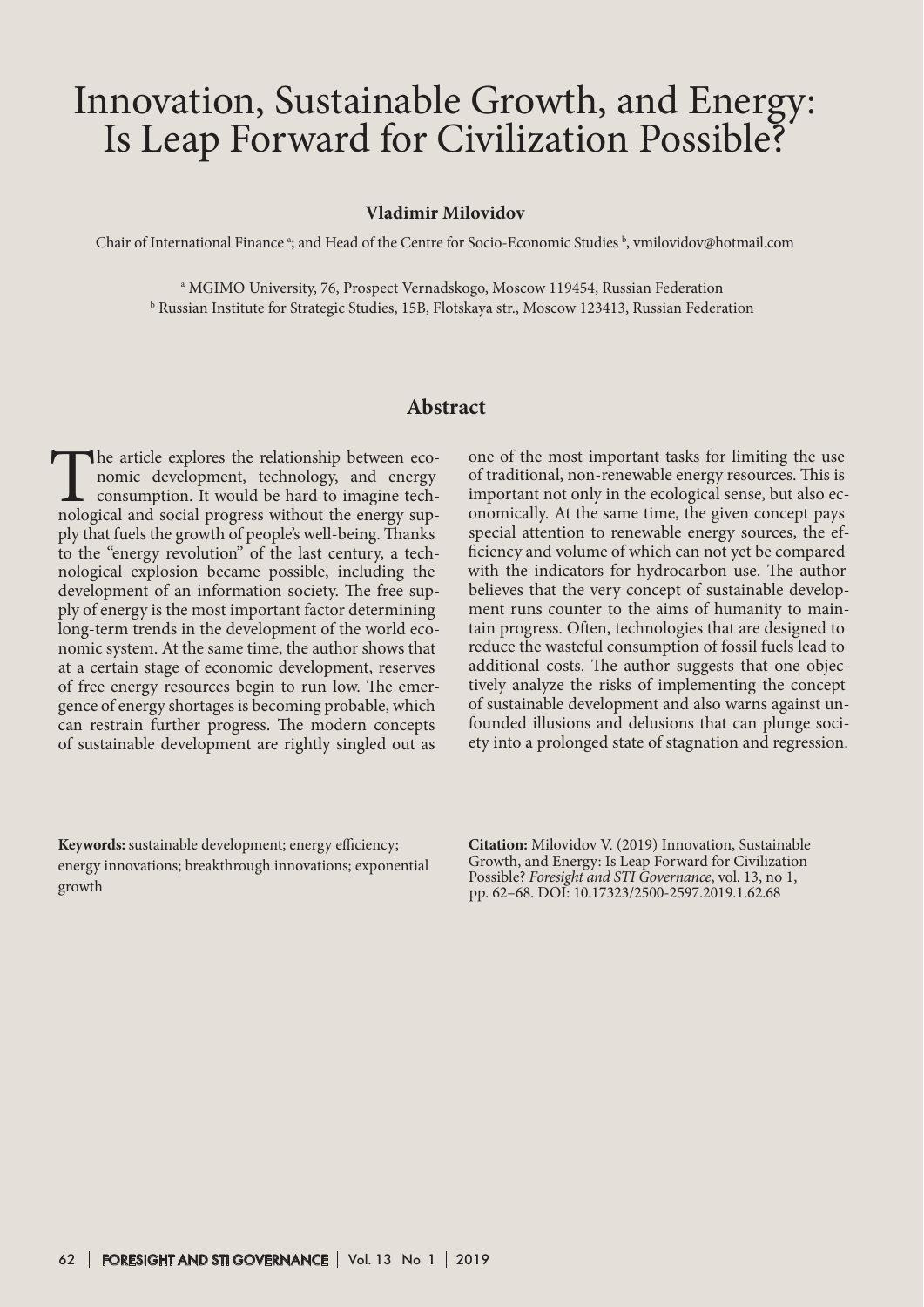Achieving sustainable development is the leit-<br>motif of today's long-term forecasts and assess-<br>ments of the society's progress. This concept<br>was elaborated upon in the 17 goals approved by the motif of today's long-term forecasts and assessments of the society's progress. This concept UN General Assembly in 2015 and set for implementation by 2030 [UN, 2015]. The sustainable development idea is the embodiment of humanity's perfectly legitimate hope to create a new prosperous society offering relatively equal universal access to the benefits of civilization, while dangerous diseases, key factors of environment pollution, racial and other forms of discrimination – everything that makes the present-day world less-than-perfect, unfair, wasteful, and even dangerous — should be eradicated. The UN documents present the sustainable long-term transformation of society as a new quality of life for future generations. And fundamentally new, non-carbon power industry is supposed to become the most important resource for implementing the sustainable development model. The present generation is expected to lay the foundation for achieving the above goals in the process ensuring their validity, compliance with long-term development trends, and appropriateness of the effort.

Social development is an innovative, frequently chaotic process with a high degree of uncertainty and risk [*Milovidov*, 2015a]. The prominent American anthropologist David Graeber [*Graeber*, 2015] raises a question about where all the inventions every child dreamed of in the middle of the 20<sup>th</sup> century are now. These include things such as teleportation, protective force fields, tractor beams, Martian colonies, tricorders for remote diagnostics, flying cars, and so on. People make mistakes trying to predict the future all the time, while achievements and ideas that look important and significant at one stage of technological development do not always remain so during subsequent stages – not by far. History knows many examples of one fashion being replaced by another without turning into, as Jared Diamond put it, "the mother of necessity" [*Diamond*, 1997]. Even nuclear energy, seemingly cheap and potentially capable of drastically changing human life, no longer stirs the imagination. However, the fate of the aviation and automotive industries, the internal combustion engine or petrol technologies – disruptive innovations that revolutionized the lives and activities of billions of people – turned out to be completely different. Today humanity is facing the challenge of moving to a new development stage without choosing wrong technological drivers and correctly estimating the resources we still have at our disposal.

The paper analyzes the links between economic development, technology, and humanity's energy potential. It also assesses the risks associated with implementing the sustainable development concept, which in our opinion is fraught with lasting stagnation and even regress.

## **Civilization's Leap Forward and Energy Resources**

Vaclav Smil, a prominent Canadian researcher of energy innovation, wrote: "Modern civilization is the product of the incessant large-scale combustion of coals, oils, and natural gases and of the steadily expanding generation of electricity from fossil fuels, as well as from the kinetic energy of water and the fissioning of uranium nuclei" [*Smil,* 2010].

Given the current desire of a number of developed countries to abandon nuclear energy, the last statement looks a bit like a stretch, but on the whole this statement obviously seems to be valid. The structure of energy consumption is not just linked to the nature and formats of social development, but largely determines them.

The above correlation became the subject of a number of recent studies. Smil was one of the first to try to describe and measure it [*Smil*, 1991]. Subsequently this work was continued by an international group of scientists comprising Timothy Lenton, Peter-Paul Pichler, and Helga Weisz [*Lenton et al*., 2016]. The British economist Angus Maddison compiled data on global GDP growth over a period of more than 2,000 years [*Maddison*, 2001]. Today experts at the University of Groningen maintain a regularly updated database of global GDP growth using Maddison's methodology<sup>1</sup>. The aggregated results of these studies are published on websites devoted to economic history and those in the scope of a special program to promote historical knowledge, "Our World in Data," implemented by the University of Oxford [University of Oxford, n.d.]. Such resources allow one to compare the level of energy consumption with economic growth rate at various stages of human history. A look at global GDP's longterm growth trend (Figure 1) immediately reveals its exponential nature starting from the industrial revolution of the mid-18th century. If in 1700 global GDP was estimated at \$643.3 billion, 120 years later it has almost doubled to \$1.2 trillion. By 1900 it tripled to \$3.42 trillion, and by the end of the  $20<sup>th</sup>$  century global GDP reached \$63.1 trillion, that is, it grew by 18.5 times, or 100 times in 300 years. In a historical perspective, this looks very much like a civilisational explosion.

The prominent US futurist Ray Kurzweil is given credit for the term *the second half of the chessboard*, which he used to describe exponential processes [*Kurzweil,* 2004]. It was not something Kurzweil invented; he simply introduced the well-known parable of a chessboard into academic discourse: if the number of grains placed on its cells doubles in each subsequent cell, it begins to grow rapidly from the fifth rank. The data presented in Figure 1 allows one to view the industrial revolution as an exponentially scalable event (ESE) leading to radical changes in society [*Milovidov*, 2015b]. So which

<sup>1</sup> Maddison Project database 2018: https://www.rug.nl/ggdc/historicaldevelopment/maddison/releases/maddison-project-database-2018, accessed 07.07.2018.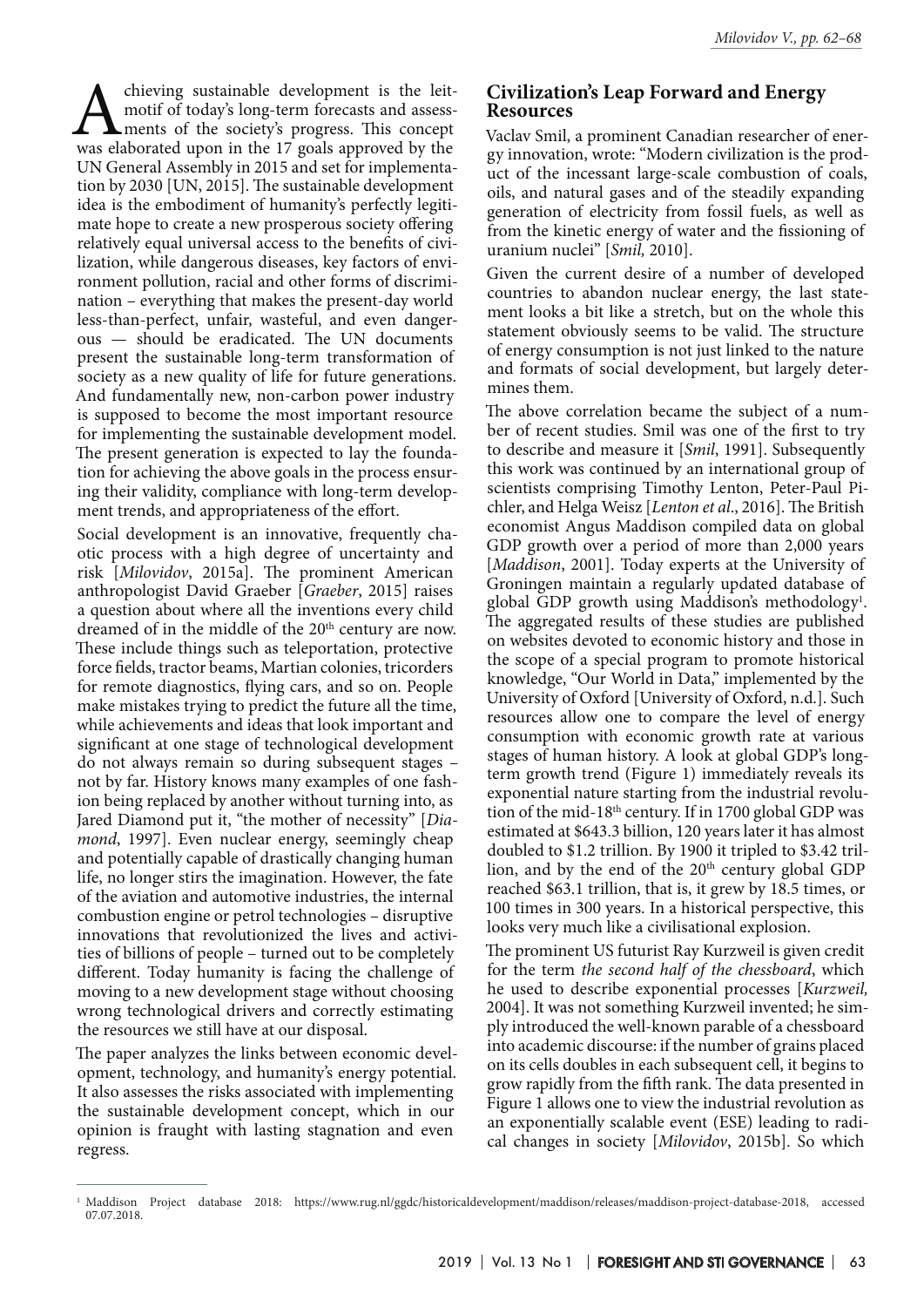factors led to such a powerful increase in the scale and effectiveness of human activities?

Apart from technological inventions such as the steam engine, energy resources have had a special place among the factors of the global economy's exponential growth since the industrial revolution, above all coal, whose production became a powerful development driver [*Allen*, 2009]. If in 1800 the consumption of energy generated by burning coal amounted to 96.2 TWh (or 1.8% of the total) and energy produced by burning wood and other biofuels 5,555.56 TWh (98.3%), by 1850 the share of coal in the total energy balance had increased to 7.3% (569.44 TWh), and by 1900 to 47.3% [University of Oxford, n.d.]. The industrial revolution was in effect a coal revolution, leading to a skyrocketing rise in fossil fuel consumption compared with the customary, biological fuel types used for thousands of years. As a result, it contributed to a sharp increase in overall energy consumption.

Timothy Lenton et al. tried to estimate energy consumption over tens of thousands of years [*Lenton et al*., 2016]. Their data confirms that the exponential growth of energy consumption declined during the industrial revolution and clearly follows the GDP growth rate (Table 1). It is also noteworthy that the amount of energy required to produce \$1 billion of GDP has dropped from 5.2 TWh (according to Lenton et al., 13.86 TWh) in 1820 to 1.4 TWh in 2015. This figure is expected to further drop to 1.2–0.6 TWh by 2050. An obvious interpretation of these dynamics is the growing energy efficiency of human activities due to the increase in power plants' productivity in the modern economy. If so, how do we explain the extremely low energy consumption for the production of material goods at the beginning of the new era, at 0.3 TWh? Does it mean our ancestors were able to achieve better results at the level of energy consumption we will only be getting close to by the middle of the 21<sup>st</sup> century?

Low energy intensity can be explained by various reasons that are related to the particular characteristics of the energy being used and the nature of the work. The alleged energy efficiency of economic activities in ancient times was due to the lack of a wide choice of energy resources available for production purposes and relevant technologies. Fire was the main source of energy, while work remained predominantly manual or was based on making use of the propelling force of domestic animals. People were gradually harnessing the energy of water and wind, however, despite these technological discoveries, the notional "energy balance" remained extremely primitive and deficient.

The 18<sup>th</sup> century industrial revolution radically changed the situation, bringing in not only radically new steam engine technology, but also new energy resources. It was the mass proliferation of coal as an energy resource that led to the significant increase of energy inputs for the production of GDP. It should be

| Table 1. GDP Growth<br>and Energy Consumption                                                           |                                       |                                |                                                         |
|---------------------------------------------------------------------------------------------------------|---------------------------------------|--------------------------------|---------------------------------------------------------|
| Year                                                                                                    | GDP (\$ billion,<br>$in 2011$ prices) | Energy<br>consumption<br>(TWh) | Energy<br>consumption<br>per \$1 billion of<br>GDP(TWh) |
| 1                                                                                                       | 183                                   | 55.6                           | 0.3                                                     |
| 1820                                                                                                    | 1202                                  | 6263.9                         | 5.2                                                     |
| 2000                                                                                                    | 63 101                                | 112810                         | 1.8                                                     |
| 2015                                                                                                    | 108120                                | 150 307.8                      | 1.4                                                     |
| 2050                                                                                                    | 230 000 - 330 000                     | 180 000-280 000                | $1.2 - 0.6$                                             |
| Source: author's calculations [Lenton et al., 2016]; Our World in Data<br>[University of Oxford, n.d.]. |                                       |                                |                                                         |

noted that energy saving suggestions were first made during the industrial revolution era.

The prominent English economist William Jevons was one of the first to note the energy consumption effect. He formulated the paradox subsequently named after himself, the Jevons paradox: finding ways to use a resource more efficiently leads to the increased consumption of said resource [*Jevons,* 1865]. As subsequent research demonstrated, this effect was not limited just to the period of the industrial revolution alone [*Rubin,* 2004; *Herring,* 2006; *Polimeni,* 2008]. Smil referred to the same research when he refuted the myth about energy efficiency leading to reduced energy usage [*Smil,* 2010]. In the context of the above studies, reducing energy inputs for the production of \$1 billion of GDP can be interpreted not as increased energy efficiency but as the reduced energy basis for extended reproduction.

Thus, from the very beginning of the industrial revolution, humanity has been moving towards an inevitable shortage of energy resources, which in the long term is fraught with reduced economic growth. The current level of energy consumption is a necessary condition of social development. Resources like oil and gas have significantly accelerated the progress of civilization in



#### Figure 1. **Global GDP Growth between 1-2015 (***trillions USD, in 2011 prices***)**

*Source*: [University of Oxford, n.d.].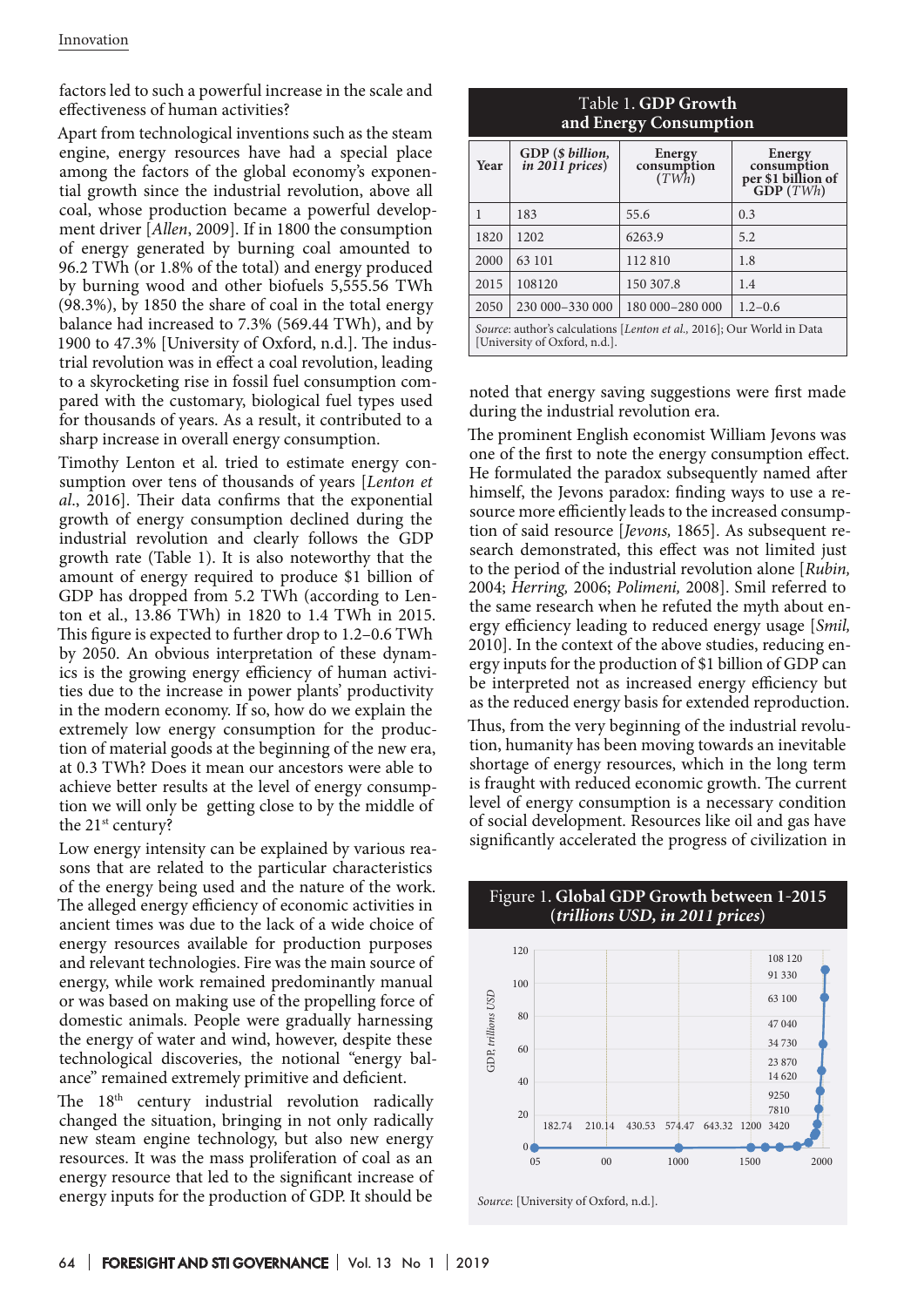the 20th century. In 1900, oil was the source of 180.56 TWh of consumed energy (1.5% of total consumption), while in 2000 this figure grew to 41,747.31 TWh (36%). The 21<sup>st</sup> century opens promising prospects for generating energy from natural gas, whose share in the energy balance has been steadily growing since World War II. In 1950, 2,091.67 TWh of consumed energy was generated by burning natural gas (7.5%) and in 2015, the relevant figure reached 36,596.66 TWh (24.3%) [University of Oxford, n.d.].

The application of new technologies combined with new energy resources supported the civilizational leap humanity made over the last 150 years. In the  $20<sup>th</sup>$  century, the production of material resources grew eightfold while global GDP grew 23 times (or 18 times in 2011 prices) [*Hilty, Aebischer,* 2015]. There is an obvious gap between these two development indicators. What would narrowing this gap lead to? The answer largely depends upon the correct classification of risks. The currently very popular sustainable development logic and the ubiquitous supranational bureaucracy dictate the need to save resources, limit consumption, overcome material inequality, and fairly distribute material wealth. However, these objectives must be accomplished in an integrated and balanced way. Identifying them in the flow of more significant facts, designing optimal algorithms for managing innovation development, and comprehensively assessing initiatives using a broad range of the relevant indicators and risks are critically important for predicting the energy future [*Milovidov,* 2015с].

## **A Quest for Disruptive Innovations**

In the mid-1990s, Clayton Christensen proposed the disruptive innovations concept, that is, technologies and inventions that fundamentally change the accustomed way of life [*Christensen,* 1997]. Typically, the proliferation of such innovations happens exponentially: they are adopted by a large number of users and become instrumental to human activities until the next wave of innovation comes. A specific feature of disruptive innovations is that at the early stage only a small group of people tend to be aware of them while the general public does not pay much attention and sees them as something exotic, irrelevant, or just curious. That is why such innovations are very hard to identify or predict, their disruptive nature only becomes evident at a stage when preventing their proliferation is no longer possible [*Milovidov,* 2018].

Many large companies fell victim to disruptive innovations. The energy industry's history abounds with such examples, in energy resource production, transformation into energy, and energy consumption by industry and households alike. Frequently such innovations appeared due to the explosive development

of technologies in other areas such as the automobile industry, communications, new production processes or materials, and so on. There was a time when simply using electricity at home was a disruptive innovation that replaced many other ways to supply energy to households. For example, in 1908 only 10% of US households were electrified, but already by 1928 their share grew to 64%, and by 1958 to 99% [University of Oxford, n.d.].

More impressive technological developments in the "information" century  $(21<sup>st</sup>$  century) are one way or another related to storing and analyzing large volumes of information, so-called "big data" [*Milovidov,* 2017]. These technologies create additional demand for energy resources. In 2007, Laetitia Souchon et al. analyzed the phenomenon of the "energy iceberg" which amounts to the fact that energy consumption by ICT infrastructure (internet servers, mobile networks' base stations, data centers, uninterrupted power sources, etc.) is significantly higher than energy consumption by end user devices (PCs and mobile phones) [*Souchon et al.,* 2007]. On the whole, infrastructures' share may be as high as two-thirds of the total energy consumption. According to the estimates by a Swedish research team headed by Jens Malmodin, global ICT-related energy consumption (including infrastructure and end user devices) in 2007 amounted to 1,286 TWh [*Malmodin et al.,* 2010]. Estimates and forecasts by other authors allow one to conclude that energy consumption will keep growing due to the increasing informatization of the society [*Hilty, Aebischer,* 2015].

The proliferation of technologies such as social networks and cryptocurrencies further increases the pressure on expected energy consumption growth. Between 2011-2016 energy demand by Facebook grew from 532 GWh to 1,830 GWh (or 0.5-1.8 TWh), or more than threefold<sup>2</sup>. If the current energy consumption growth rate remains in place, in 2050 this social network may use more than 10 TWh. Bitcoin miners demonstrate an even more impressive rate of energy consumption growth. According to Digiconomist portal, in just over a year, between February 2017 and July 2018, energy inputs for the emission (mining) and circulation of this cryptocurrency grew from 9.6 TWh to 71 TWh, coming close to the total national energy consumption in countries like Chile. This is 1.7% of the total energy consumption in the US, 7.5% in Russia, 12.4% in Germany, or 29.9% in Australia<sup>3</sup>.

Only research and development of profoundly new energy supply technologies can provide an answer to the radical emergence of information society and its growing energy consumption. However, the amount of funding allocated for such R&D illogically follows very obvious cycles determined by the changing situation on energy markets (Figure 2), which clearly shows

<sup>2</sup> https://www.statista.com/statistics/580087/energy-use-of-facebook/, accessed07.07.2018.

<sup>&</sup>lt;sup>3</sup> https://digiconomist.net/bitcoin-energy-consumption, accessed 07.07.2018.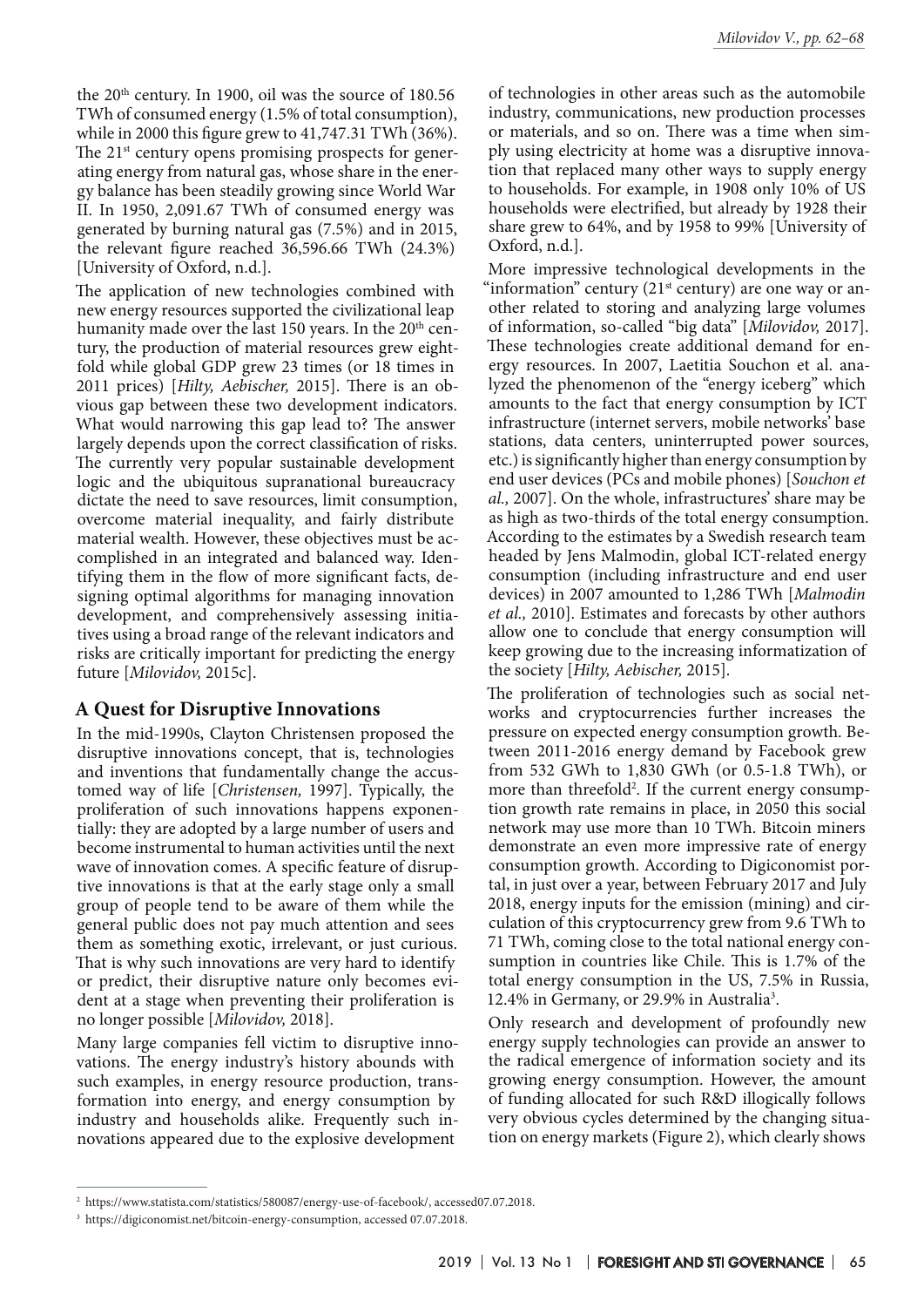that most countries completely lack any strategic longterm research policies for this area. At the same time, if we look at the structure of overall public R&D expenditures, we will see that, for example, in the US in 2006-2016, the share of energy-related R&D funding grew from 6.67% to 9.33%. This is comparable with the growth of expenditures on aerospace-related R&D (from 4.79 to 8.64% [NSF, 2018]), whose share in total public R&D expenditures is much (several times) lower than investments in military-related intellectual activities.

The cyclic nature of energy-related R&D funding is accompanied by structural shifts in the scope and focus of such research. According to the International Energy Agency, in 1974-2017 the share of expenditures on nuclear energy-related R&D dropped from 75% to 19% and remained unchanged (at 8-9%) in the fossil fuel segment. The share of expenditures on energy efficiency-related R&D grew from 4% to 23%, and on R&D in the renewable energy and energy storage fields – from 3% to 19% and from 2% to 9%, respectively. Note that expenditures on interdisciplinary R&D grew from 8% to 20% [IEA, n.d.], while the funding for the development of seemingly disruptive energy innovations such as fuel cells or hydrogen energy remained quite modest, at less than 3% of the total.

Google Trends<sup>4</sup> allows one to identify topics that are most popular among internet users. Very specialized queries are commonly made along with the most general ones, such as "new energy" or "energy efficiency". If the former was at the top of the list (60 points out of 100) in New Zealand, Colombia, Italy, Indonesia, Pakistan, and Poland, the latter (41 points) turned out to be more interesting to users in Sri Lanka, Saudi Arabia, Hong Kong, Portugal, Finland, and South Africa. Meanwhile for the whole interval observed since 2004 this query's popularity has dropped from 64 to 24 points. The popularity of "fuel cells" queries rapidly decreased from 86 points in 2004 to 9 points in June 2018. However, in Denmark, Japan, Mexico, Taiwan, Egypt, and Iran interest in this topic remained high. The popularity of a query on another potentially disruptive technology, "energy storage", grew from 14 to 20 points, mainly in South Korea, the Czech Republic, Iran, Thailand, Egypt, and Portugal. Finally, attention to technologies for harvesting kinetic energy during the operation of various mechanisms or people's movements is not yet very high (at just 3 points) and was mainly noted in South Korea, Taiwan, Iran, Malaysia, and Japan. In other words, an analysis of search queries does not reveal any fundamentally new trends.

## **Back to the Future**

The very first cars were based on steam engine and electric drive technologies. In 1896, an electric vehicle won the first car race in the US and in 1897, the mass production of such vehicles was launched [*Smil,* 2010]. A few years later, however, internal combustion engine cars took the lead, not only because of their speed and power but primarily due to better opportunities for scaling production, supply chains for components and parts, and ultimately assembly belt production which allowed for cutting costs and significantly increasing profits. Now the world is turning back to the electric vehicle concept, armed with advanced technologies, and pursuing much more ambitious goals. Several countries intend to completely the stop the production of internal combustion vehicles in 2040. Let us take a look at the factors that could seriously undermine faith in electric cars in the medium term.

The production of cars in general and electric vehicles in particular is an extremely energy-intensive process. In 2010, scientists at the US Argonne National Laboratory estimated the total energy inputs of the full automobile production cycle over the past 30 years [*Sullivan et al.,* 2010]. In 1972-2010, this figure varied between 13.5 and 52.8 GJ (3.75 $\times$ 10<sup>-6</sup> – 14.7 $\times$ 10<sup>-6</sup> TWh). The authors' own assessment falls in the same range, at 33.92 GJ  $(9.42 \times 10^{-6} \text{ TWh})$ . According to their calculations, the amount of energy needed to make an electric vehicle is 50.73 GJ  $(14.09\times10^{-6} \text{ TWh})$ , that is, the production cycle of internal combustion cars is more energy efficient. The above calculations can be supplemented with data on energy consumption during the vehicles' operation for 10 years' time, as an example. In the case of internal combustion cars, total energy consumption can reach 247 GJ  $(68.6\times10^{-6} \text{ TWh})$  and for electric vehicles - 187 GJ (51.94 $\times$ 10<sup>-6</sup> TWh), that



*Source*: calculated by the author based on [IEA, n.d.; Statista, 2018].

<sup>4</sup> https://trends.google.com/trends/, accessed 27.07.2018.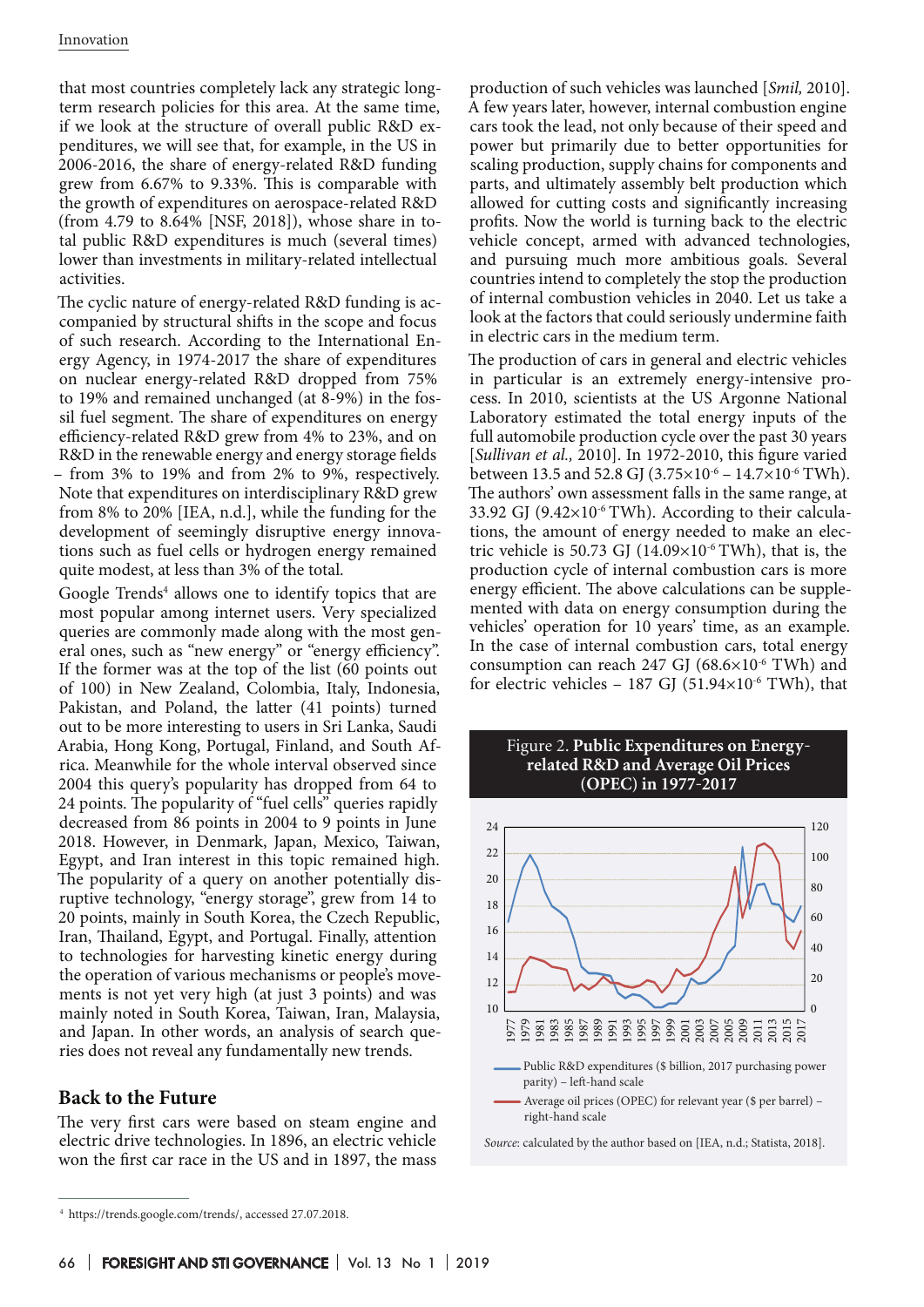is, for the ten-year long term. The difference is slightly more than 30%5 , while for a two-year period there is no difference at all. This is without taking into account a multitude of additional circumstances that over several years can tip the scales in one direction or another. Thus, according to the estimates by Oxford experts, the energy required to charge the battery of a Tesla Semi heavy electric lorry is equivalent to the total energy consumption of 4,000 average private households [WEF, 2017].

Taken together with annual car sales forecasts, the above estimates allow one to expect the arrival of the new automobile production era in 2040, when according to the author's calculations, energy inputs will reach 1,130 TWh for internal combustion cars and 704 TWh for electric vehicles. When the production of the first type is discontinued, the second one will have to take over the relevant market share. As a result, annual energy consumption can reach 1,600-2,800 TWh (approximately 240 million tons of oil equivalent), which is 2.3-3.8 times more than current total consumption by all production (and related) facilities in the automobile industry. The significant growth of energy consumption due to the mass adoption of all kinds and models of electric vehicles will probably create additional demand for conventional energy sources.

Switching to electric cars will create a challenge for the mining industry and battery manufacturers. Making one electric car battery requires between 5 and 15 kg of cobalt and no adequate alternatives for it have yet been found (though relevant research is underway) [*Felter,* 2018]. Global explored reserves of cobalt are estimated at 25 million tons and taking into account the ocean floor, 120 million tons. However, manufacturers tend to refer to the U.S. Geological Survey data according to which in 2017, the officially confirmed industrially developed reserves amounted to 7.1 million tons. The current annual production of 110,000-120,000 tons by 2026 may grow to 190,000 tons [USGS, 2018]. Therefore, with average annual output of 150,000 tons global cobalt reserves will be depleted by 2064 or 24 years after the world is supposed to switch to electric vehicles.

The competition for cobalt deposits has already begun and is reflected in the growing prices for this metal. Today 60% of cobalt is produced by the Democratic Republic of Congo (DRC) in cooperation with China, which supports the full cycle of cobalt production including processing. This gives some experts grounds to speak about the dominance of the Chinese "supply chain", which prompts a number of countries, Germany in particular, to look for alternative suppliers. Russia is not among the major cobalt producers, its domestic reserves are relatively small. However, according to the EU list of critical raw materials approved by the European Commission in 2017, Russia is listed as the

main supplier of this metal in the EU with a 91% share. A possible competitor is Finland where increased market prices made it possible to start mining cobalt in 2017, bringing the EU's self-sufficiency to 32% [European Commission, 2017].

Given the aforementioned conditions, the road to complete vehicle electrification will be complex and controversial, raising questions not only about the energy efficiency of production but also about socio-political aspects, such as the exploitation of labor at Congolese mines or atmospheric pollution by metallurgical companies. The redistribution of commodity markets and other systemic risks, including environmental ones, also cannot be ruled out. The low efficiency of renewable energy remains a serious challenge. The efficiency factor in power generation reaches its highest values (up to 90%) in hydropower engineering, while when electricity is generated by burning fossil fuels (coal, oil and gas) energy losses exceed 60%6 . However, alternative energy sources do not offer fundamental solutions. The efficiency of wind generation still remains under 37%, solar energy has less than 20%, and that of biomass processing has efficiency of just over 35%. Fuel cells demonstrate the best values among alternative energy sources. Depending on the type of media (e.g. molten carbonate), their efficiency can reach 57%, which is slightly higher than gas-based generation (55%). Fuel cells are more efficient than coal (40-45%) and oil products (37%)7 , though not to a radical degree. The amount of investments required for the development of this technology, the projects' internal rate of return, and equipment installation costs can negate any possible benefits from it.

However, biased as this conclusion may appear, no adequate (in cost and efficiency terms) alternatives to fossil fuels have yet been discovered. Global oil, gas, and coal reserves are finite but sufficient to support yet another technology leap. Further prospects look vague and require efforts in areas such as prospecting, the development of mining technologies, and more efficient use of resources (not resource saving, but more efficient generation). Even the development of existing reserves can promote technological transformations. At the same time, the application of these resources can potentially transform the entire technological chain. For example, completely replacing internal combustion cars by electric vehicles while continuing to use coal as the main energy source would look nothing but hypocritical to future generations.

The sustainable development concept insists on abandoning conventional resources in favor of more expensive and less efficient alternatives. Perhaps David Graber is right calling to put an end to the dominance of bureaucracy, which not only consumes a significant portion of the added value created by productive labor,

<sup>5</sup> https://www.quora.com/How-much-energy-is-required-to-build-an-electric-car, accessed 23.05.2018.

<sup>6</sup> https://flowcharts.llnl.gov, accessed 22.07.2018.

<sup>7</sup> http://bxhorn.com/power-generation-efficiency/, accessed 11.08.2018.